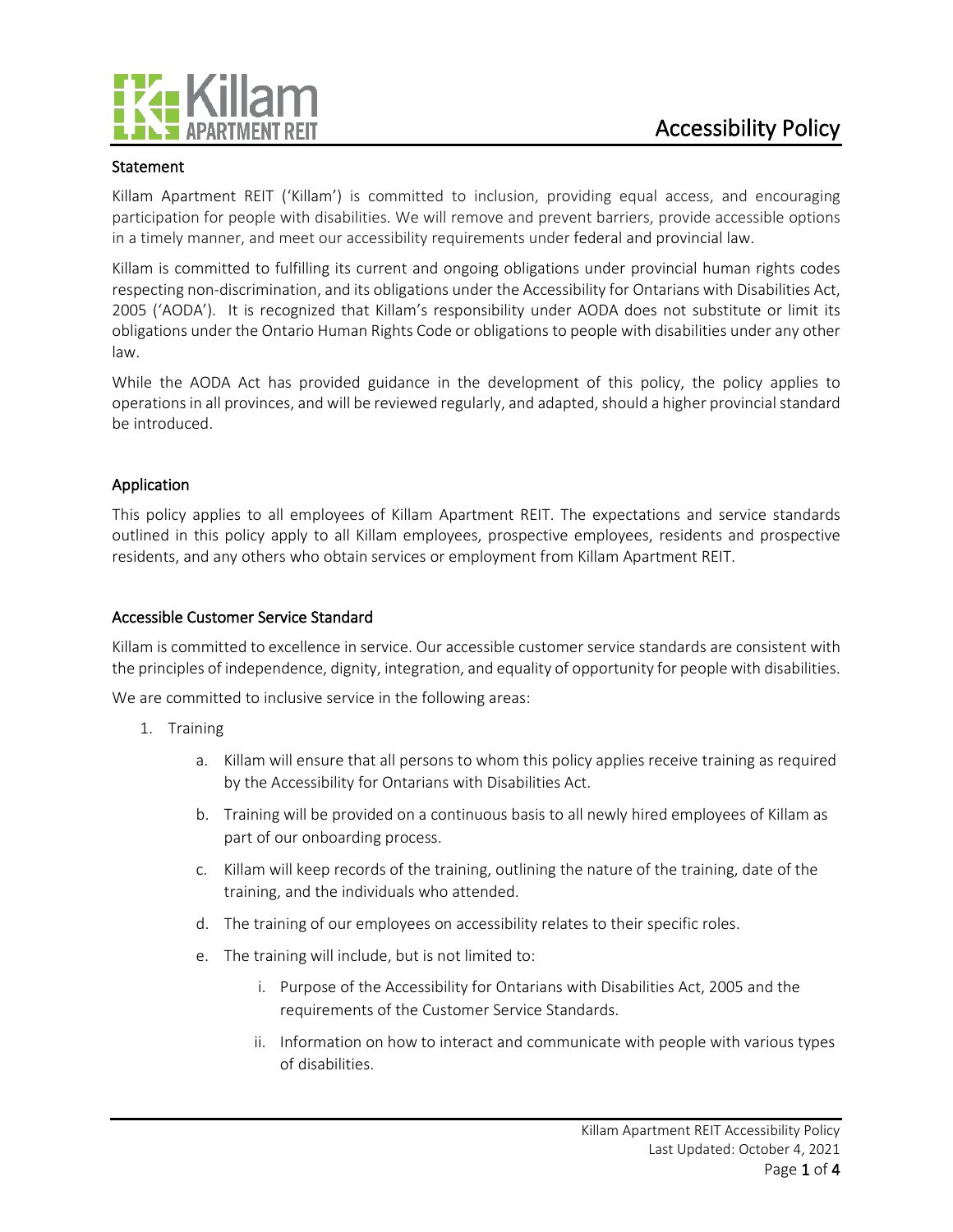- iii. Information on how to interact with people with disabilities who use an assistive device or require the assistance of a service animal or a support person.
- iv. Information on how to use the equipment or devices on site to assist a person with a disability.
- v. Information about Killam Apartment REIT's policies and procedures pertaining to the services offered to persons with disabilities.
- 2. Assistive Devices
	- a. A person with a disability may use their own assistive devices to access any Killam property, except where the assistive device may pose a risk to the health and safety of the person with a disability or others on the premises.
	- b. Killam will ensure its on-site employees are trained and familiar with various assistive devices that are on its properties.
		- i. It is the responsibility of the person with a disability to ensure that their assistive device is always operated in a safe and controlled manner.
- 3. Self-service Kiosks
	- a. In all developments and major renovation projects, self-service kiosks, such as debit machines, laundry machines and parking machines shall be placed in accessible locations.
- 4. Information and Communications
	- a. Killam will communicate with people with disabilities in ways that consider their disability.
	- b. Killam will endeavor to provide communication in accessible formats and will work with the person with disabilities to determine what method of communication works for them.
- 5. Service Animals
	- a. Killam welcomes people with disabilities and their service animals.
	- b. Service animals are allowed on Killam premises so long as it is not otherwise excluded by law.
		- i. While on site, it is the responsibility of the person with the service animal to always ensure care and control of the animal.
	- c. When we cannot easily identify that an animal is a service animal, our staff may ask for documentation (template, letter, or form) from a regulated government authority that confirms the person needs the service animal for reasons relating to their disability.
- 6. Support Persons
	- a. A person with a disability may enter any Killam property accompanied by a support person and may always have access to that support person.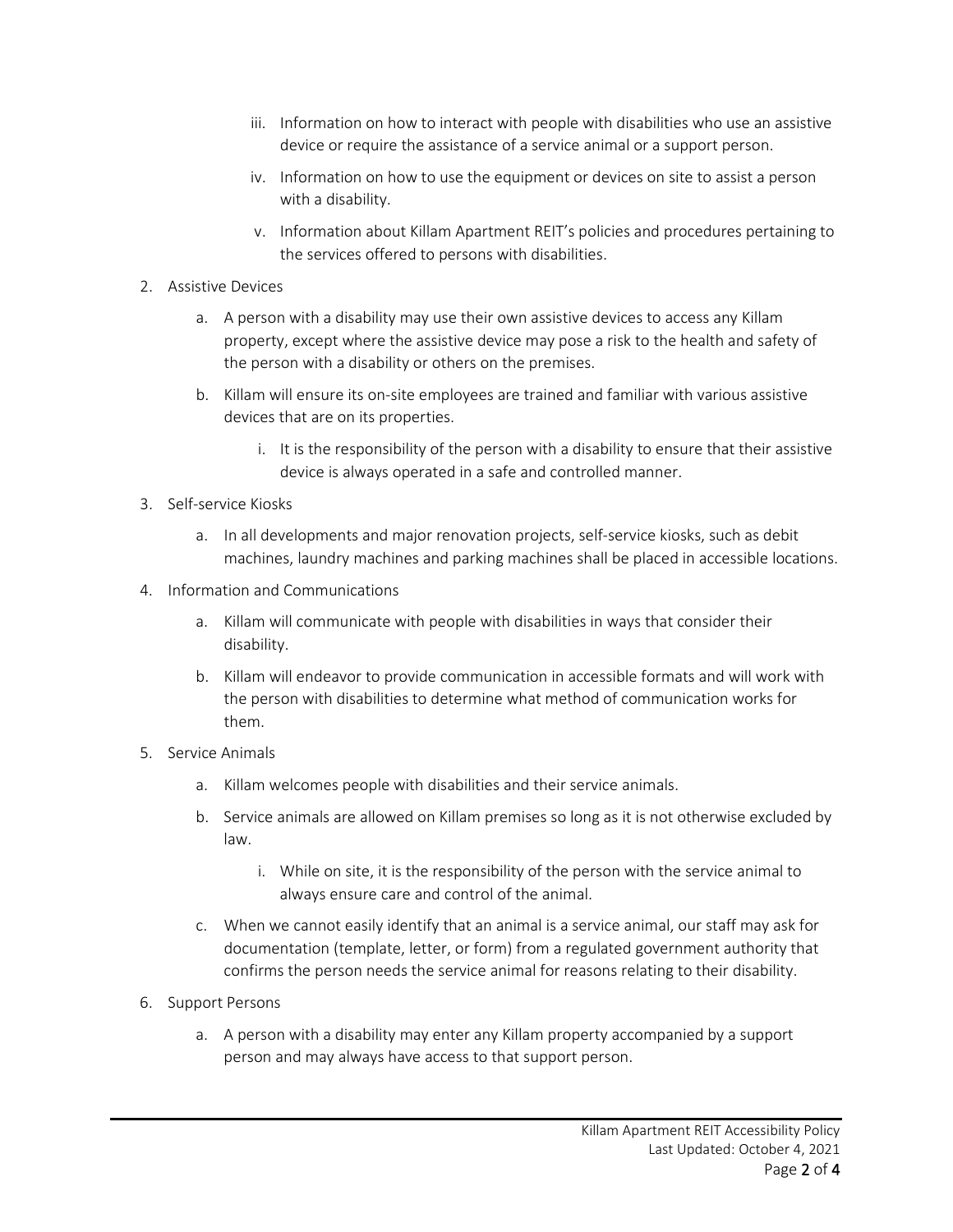- b. In certain cases, Killam may require a person with a disability to be accompanied by a support person in situations where it is necessary to protect the health and safety of the person with a disability, or the health and safety of others.
- c. Given the nature of information that may be discussed in the presence of a support person, consent from the person with a disability is required when communicating private issues related to the person with a disability.
- 7. Notice of Disruption in Service
	- a. Killam will make reasonable efforts to provide its tenants with notice in the event of a planned or unexpected disruption in the facilities or services usually used by people with disabilities.
	- b. This notice will include information about the reason for the disruption, its anticipated duration, and a description of alternative facilities or services, if available.
	- c. The company may not be able to give advance notice in the case of an emergency disruption.
	- d. In order to ensure information is accessible, the signs and printed notices will be clearly laid out and displayed prominently at the entrance to the building and/or at other prominent common area locations within the property.
- 8. Feedback Process
	- a. Killam welcomes feedback, including feedback about the delivery of our services to persons with disabilities.
	- b. Customer feedback will help us identify barriers and respond to concerns. Killam will investigate and respond to all complaints relating to such services in a timely, thorough and objective manner.
	- c. All prospective and existing tenants can submit feedback or questions to 1-866-453-8900, via email on website, or in person to any one of our locations.
- 9. Availability of Documents
	- a. All documents required by the Accessibility for Ontarians with Disability Act, including this Accessibility Policy are available upon request or may be accessed on the Killam Apartment REIT website a[t www.killamreit.com.](http://www.killamreit.com/)
	- b. If Killam is required by legislation to provide a copy of a public document to a person with a disability, the company will consider the person's ability to access the information and will provide the public document or information contained in the public document in a format that meets those needs as agreed upon with the person.
- 10. Employment
	- a. Killam will notify employees, job applicants and the public that accommodations can be made during recruitment and hiring.